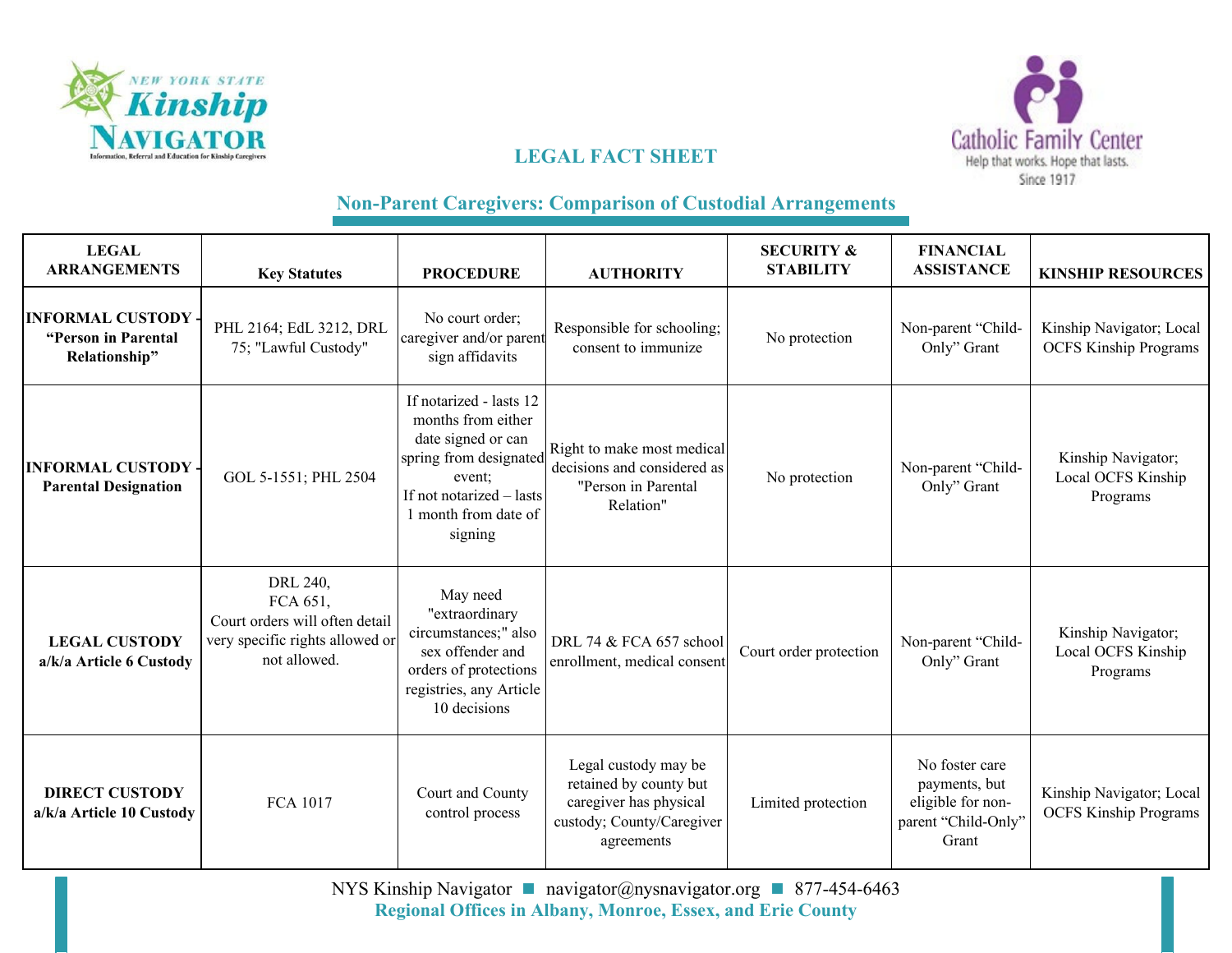



## **LEGAL FACT SHEET**

### **Non-Parent Caregivers: Comparison of Custodial Arrangements**

| <b>LEGAL</b><br><b>ARRANGEMENTS</b>                      | <b>LEGAL</b><br><b>RECOGNITION</b>                                                     | <b>PROCEDURE</b>                                                                                                                                                                                                                                                                                                                                             | <b>LEGAL</b><br><b>AUTHORITY</b><br><b>INCLUDES</b>                                  | <b>SECURITY &amp;</b><br><b>STABILITY</b>                                                                                                            | <b>FINANCIAL</b>                                            | <b>KINSHIP RESOURCES</b>                                    |
|----------------------------------------------------------|----------------------------------------------------------------------------------------|--------------------------------------------------------------------------------------------------------------------------------------------------------------------------------------------------------------------------------------------------------------------------------------------------------------------------------------------------------------|--------------------------------------------------------------------------------------|------------------------------------------------------------------------------------------------------------------------------------------------------|-------------------------------------------------------------|-------------------------------------------------------------|
| <b>LEGAL GUARDIAN</b>                                    | SCPA Article 17,<br>FCA 661 -<br>Guardian can control<br>the person and/or<br>property | Standard: similar to legal<br>custody but<br>petition is more<br>cumbersome, includes<br>OCFS statewide central<br>register<br>background check<br>form, where all<br>members of household must<br>provide 28 years of prior<br>addresses;<br>Child abuse registry and<br>criminal record check;<br>background<br>searches may trigger ICE<br>investigation! | <b>DRL 74</b><br><b>FCA 657</b><br>Edl 3212<br>PHL 2164<br>PHL 2504<br><b>PHL 18</b> | Same as legal<br>custody, in certain<br>cases legal<br>guardian can control<br>child's financial<br>interests, lasts until<br>either age 18 or<br>21 | Non-parent<br>"Child-<br>Only" Grant                        | Kinship Navigator,<br>Permanency<br><b>Resource Centers</b> |
| <b>FOSTER - KINSHIP</b><br><b>GUARDIAN</b><br>("KinGAP") | SSL 458-a-f                                                                            | Agreement with county,<br>then caregiver can petition<br>for<br>Guardianship                                                                                                                                                                                                                                                                                 | Same as legal<br>guardian                                                            | Same as legal<br>guardian                                                                                                                            | Subsidy<br>Agreement,<br>may be continued<br>for successor. | Kinship Navigator,<br>Permanency<br><b>Resource Centers</b> |